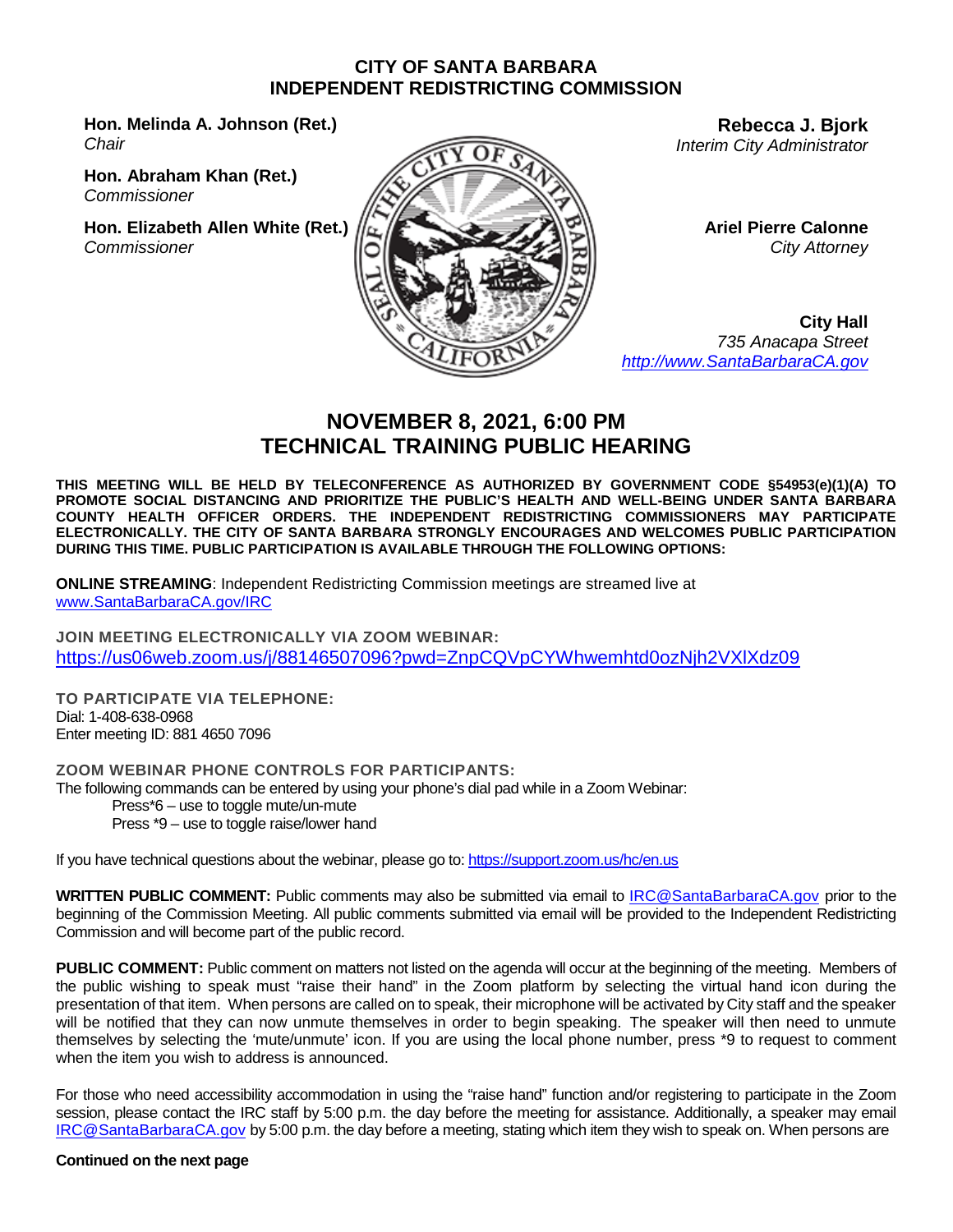called on to speak, their microphone will be activated the speaker will be notified by City staff that they can now unmute themselves in order to begin speaking. The speaker will then need to unmute themselves by selecting the 'mute/unmute' icon. If you are using the local phone number, press \*9 to request to comment when the item you wish to address is announced.

Each speaker will be given a total of 10 minutes to address the Commission. Individuals speaking on behalf of a group of attendees may pool their time by announcing they are speaking behalf of a group. Individuals representing a group will be given 15 minutes total to address the Commission. The Independent Redistricting Commission, upon majority vote, may decline to hear a speaker on the grounds that the subject matter is beyond the Commission's subject matter jurisdiction.

**PUBLIC COMMENT ON AGENDIZED ITEMS:** Members of the public wishing to speak on a matter on the agenda must click the "raise hand" button only when the item you wish to speak on has begun. When the Chair calls for public comment, City Staff will announce you and will unmute your microphone. The public will not be able to share their video or screen. If you have requested, and are using the local phone number, press \*9 to request to comment when the item you wish to address is announced. Please mute your phone until called to speak. If you do not have a mute button, you may mute it by pressing \*6. You can unmute by pressing the same keys \*6. When the chair calls for public comment, City staff will announce you and will unmute your microphone. Additionally, a speaker may email [IRC@SantaBarbaraCA.gov](mailto:IRC@SantaBarbaraCA.gov) by 5:00 p.m. the day before a meeting, stating which item they wish to speak on. When persons are called on to speak, their microphone will be activated, and they will be notified to begin speaking. Each speaker will be given a total of 10 minutes to address the Commission. Individuals speaking on behalf of a group of attendees may pool their time by announcing they are speaking behalf of a group. Individuals representing a group will be given 15 minutes total to address the Commission.

**REPORTS:** Copies of the reports relating to agenda items are available for review at [www.SantaBarbaraCA.Gov/Redistricting.](http://www.santabarbaraca.gov/Redistricting) In accordance with state law requirements, this agenda generally contains only a brief general description of each item of business to be transacted or discussed at the meeting. Should you wish more detailed information regarding any particular agenda item, you are encouraged to obtain a copy of the Independent Redistricting Commission Agenda Report ("IRCAR") online at the City's website [\(www.SantaBarbaraCA.Gov/Redistricting\)](http://www.santabarbaraca.gov/Redistricting). Materials related to an item on this agenda submitted to the Independent Redistricting Commission after distribution of the agenda packet are posted to the City's website as soon as reasonably feasible.

**SPANISH INTERPRETATION:** If you need interpretation of your communications to the Commission from Spanish into English, please contact staff at 564-5468 or by email at [IRC@SantaBarbaraCA.gov.](mailto:IRC@SantaBarbaraCA.gov) If possible, notification of at least 48 hours will usually enable the City to make arrangements.

**INTERPRETACIÓN EN ESPAÑOL:** Si necesita una interpretación del español al inglés, para sus comunicaciones al Consejo, comuníquese con la oficina por teléfono 564-5468, o por correo electrónico a [IRC@SantaBarbaraCA.gov.](mailto:IRC@SantaBarbaraCA.gov) Si es posible, la notificación de al menos 48 horas generalmente permitirá a la Ciudad hacer los arreglos.

**AMERICANS WITH DISABILITIES ACT:** If you need auxiliary aids or services or staff assistance to attend or participate in this meeting, please contact the City Administrator's Office at 564-5305 or by email at [IRC@SantaBarbaraCA.gov](mailto:IRC@SantaBarbaraCA.gov) . If possible, notification at least 48 hours prior to the meeting will usually enable the City to make reasonable arrangements. Specialized services, such as sign language interpretation or documents in Braille, may require additional lead time to arrange.

#### **Continued on the next page**